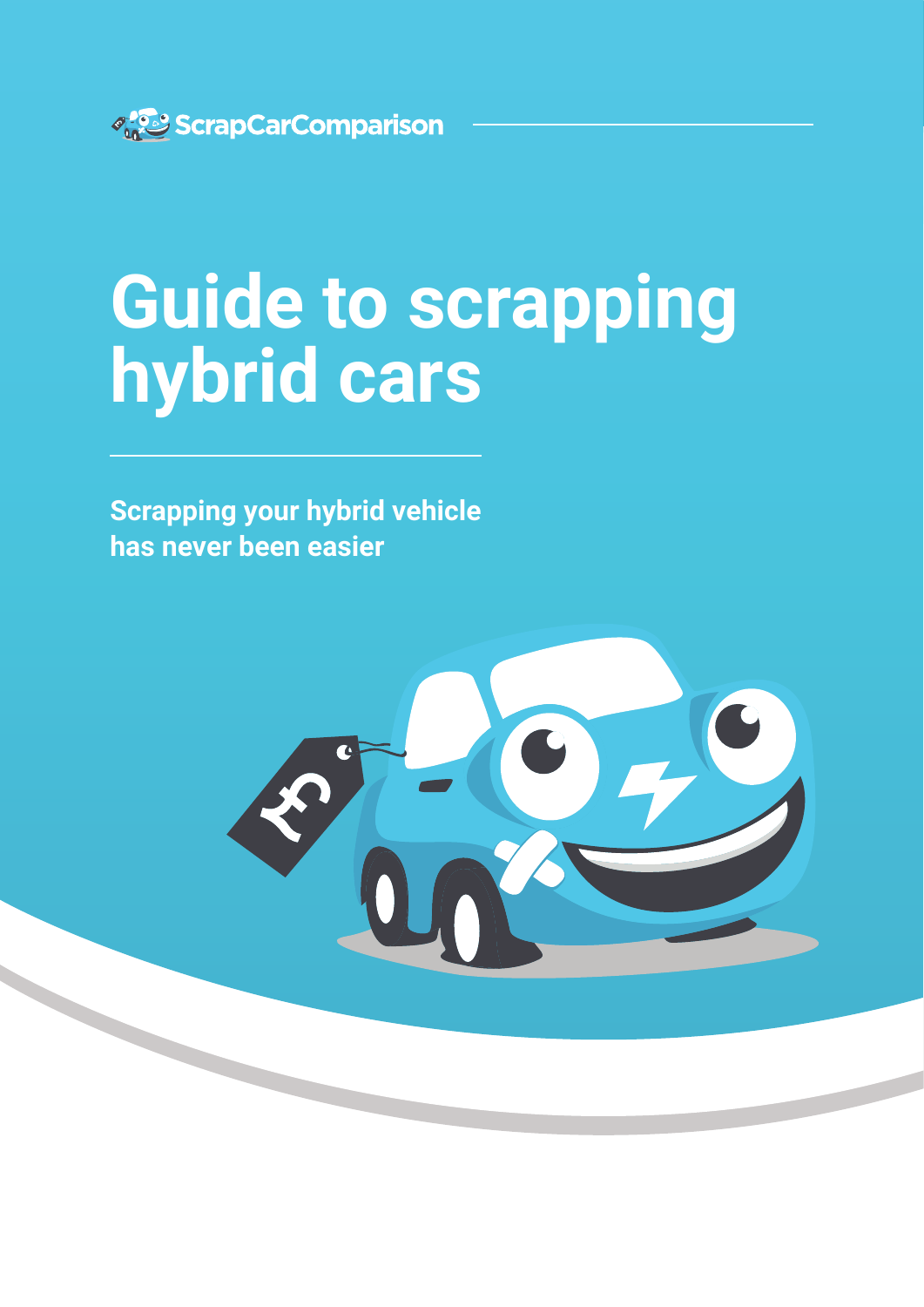

Do you have a hybrid car that you're considering scrapping? If so, this guide is for you. Scrapping your hybrid can provide you with money to put towards a new vehicle, while taking it off your hands in a hassle-free way.

Whatever the make and model of your hybrid car, you can scrap it in just a few simple steps using an Authorised Treatment Facility (ATF) that is safe and managed.

We've created a helpful guide outlining everything that you need to know about scrapping hybrid cars, so that you can make a well-informed decision whether this is the best option for you.

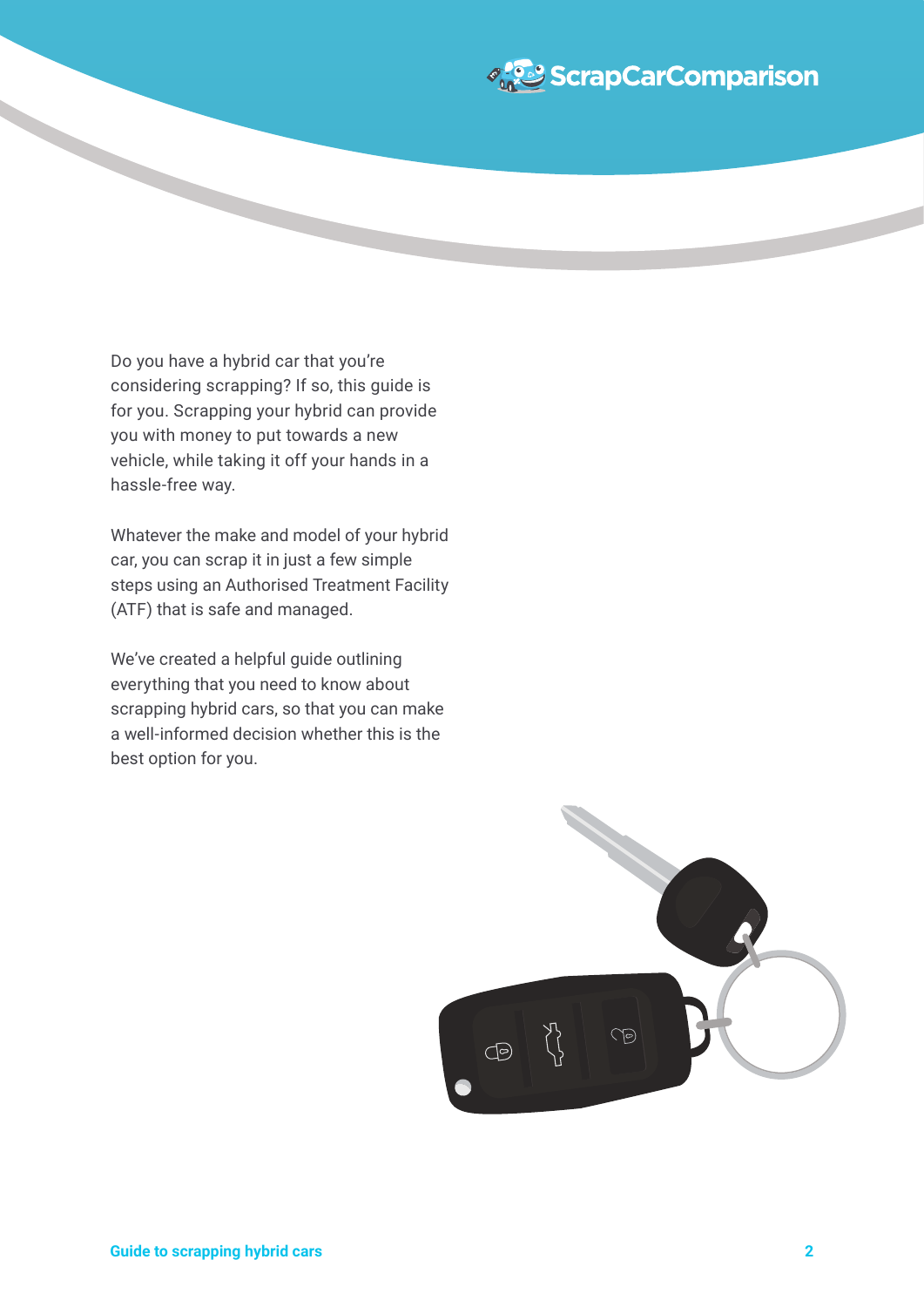

### **How do you scrap a hybrid car?**

The process involved in scrapping a hybrid car is a lot simpler than you may think.

Once you have provided the details needed, including your car registration and postcode, you will receive a number of quotes from trusted buyers who will then pick the car up from your home, free of charge.

Your car will then be taken to an Authorised Treatment Facility (ATF) where it will be recycled. Whether your car has been involved in an accident, has failed its MOT or its simply at the end of its life, it will go through three stages. These include depollution, dismantlement and destruction.

The End of Life Vehicle Directive requires ATFs to recycle at least 95% of a vehicle, so the process has to be tailored to the materials to ensure that as much of the vehicle as possible can be recycled, rather than disposed of.

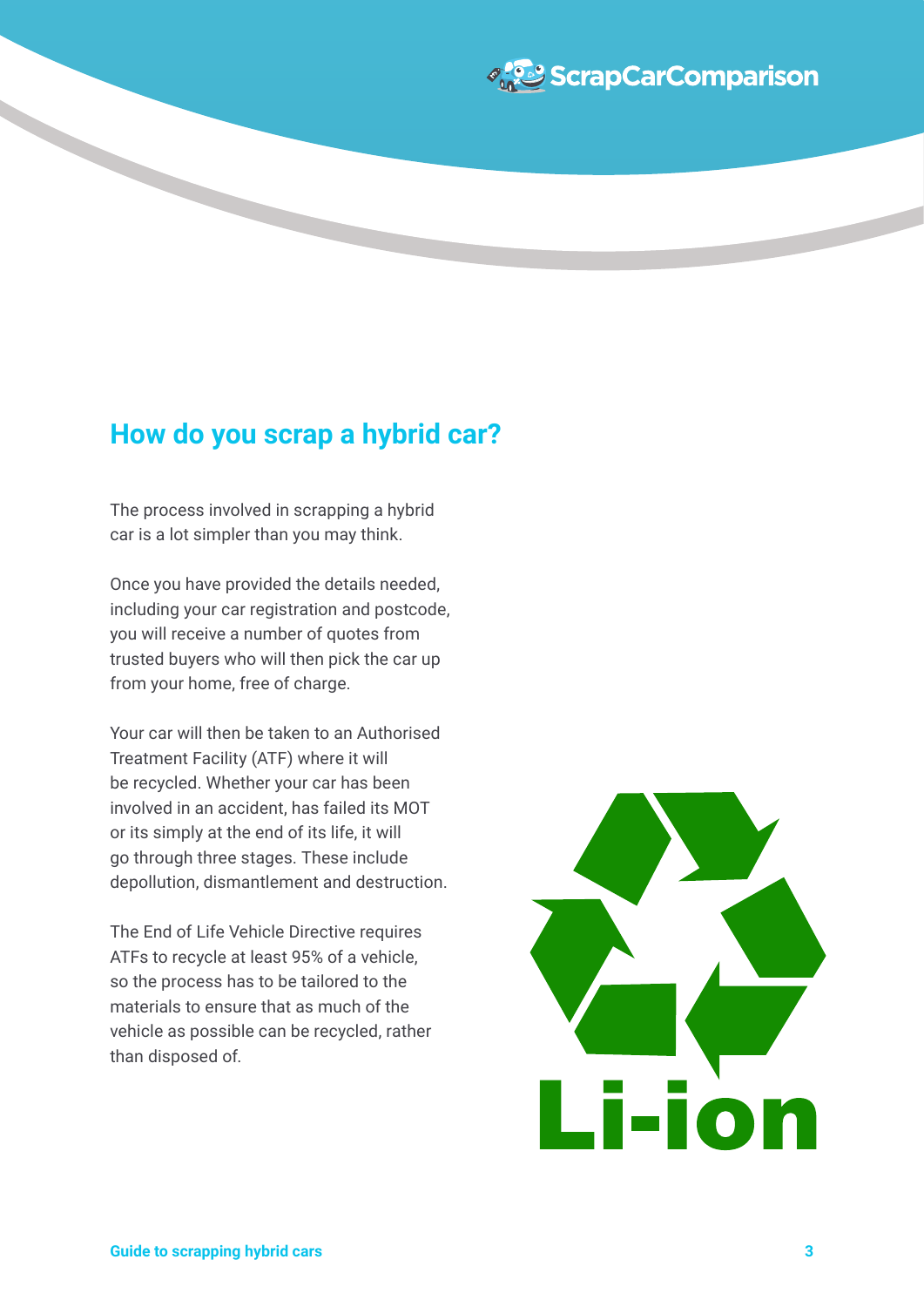

## **What parts of a hybrid car can be recycled?**

There are many different parts of a hybrid car that can be recycled. These include its tyres, interior and even all the mechanics underneath the bonnet, including the electric battery.

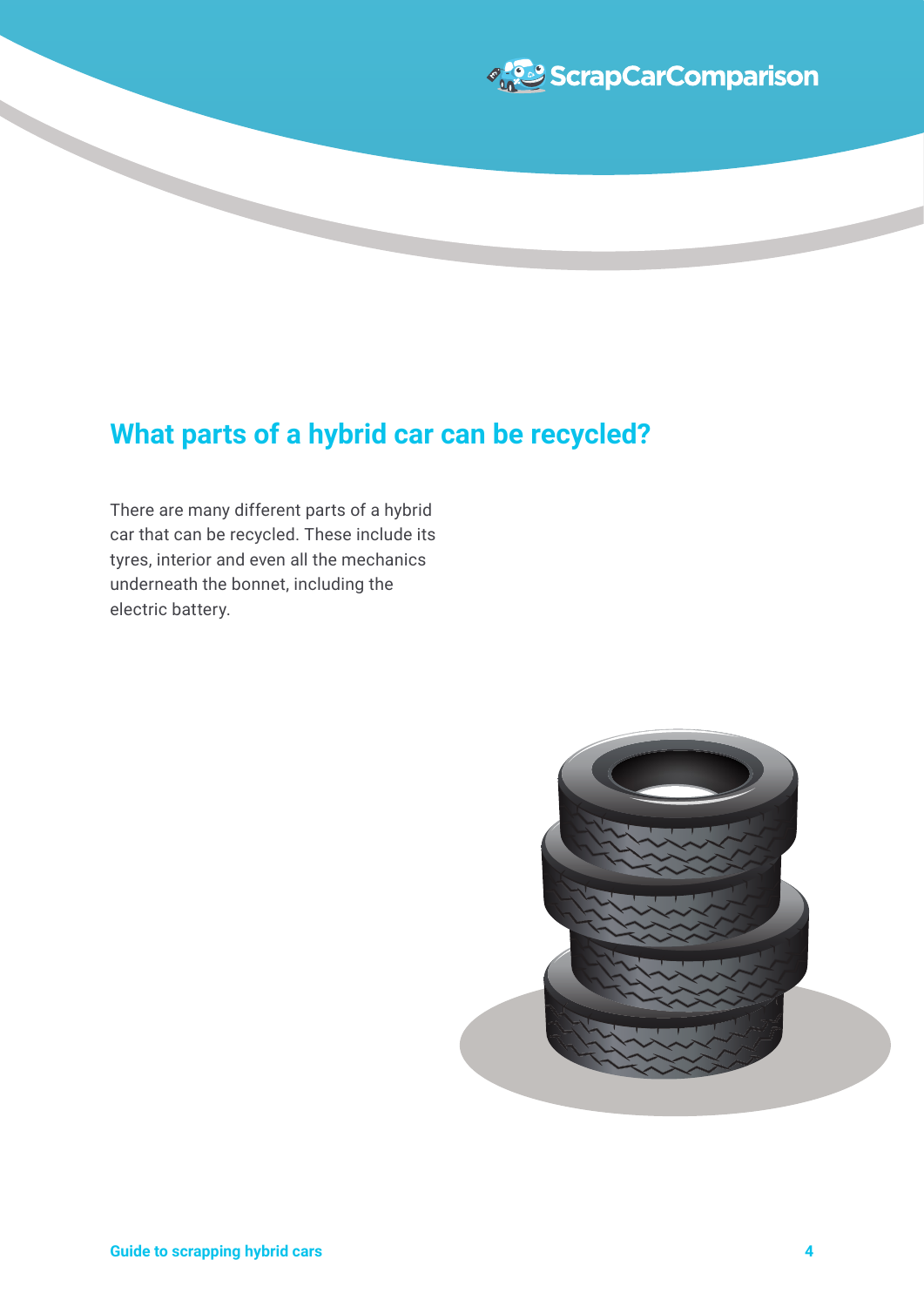

## **What happens to the battery in a hybrid car?**

All modern electric cars use different variations of lithium-ion batteries and nickel metal hydride batteries and the good news is that the batteries used in hybrid cars can be recycled.

In fact, 90% of lithium-ion batteries can be recovered and nickel metal hydride batteries can be completely recycled and dismantled.

These days, there's huge focus on managing the disposal of car batteries in the most environmentally friendly way. Many old hybrid car batteries are used to produce new batteries, while others are recycled in order to provide a "second life" use to power homes and businesses.

All the more reason to ensure your scrap hybrid car is recycled responsibly and sustainably.

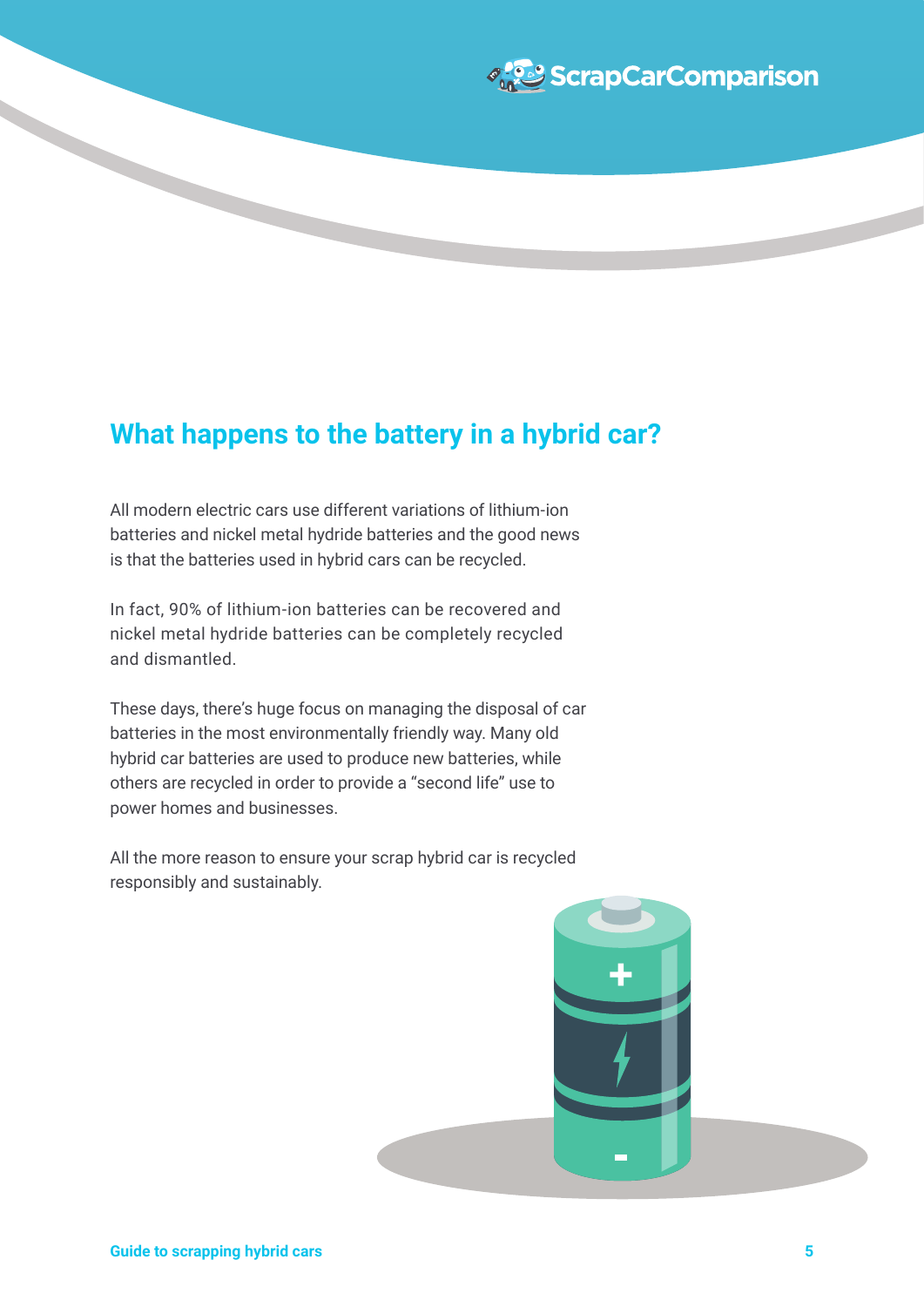

### **Scrapping your hybrid car – the process**

Scrapping your hybrid, whatever the make and model, is a quick and easy process. With Scrap Car Comparison, you can scrap your hybrid car in three simple steps.

### **Step 1: Generate a quote**

**1**

Firstly, you will be asked to enter your car's registration number and your postcode into our quote generator. If your vehicle can't be reused and is classed as scrap, you will then be asked for further detail on its overall condition and any damage it has. The more details you provide at this stage, the better!

We then pass the details of your vehicle by our network of trusted scrap and salvage yards across the UK to compare the best possible prices. You will then receive a quote which is guaranteed for 24-hours.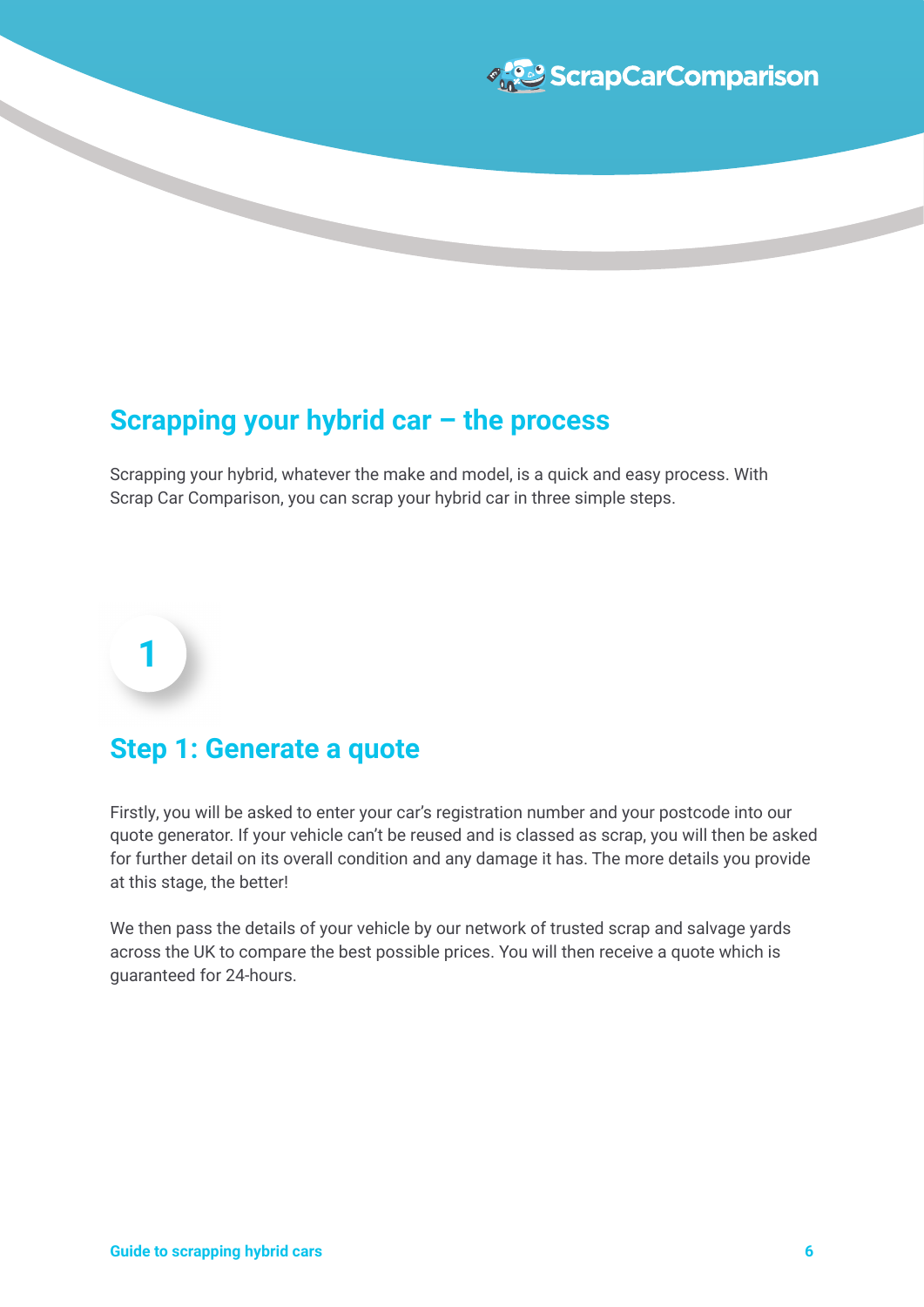

# **2**

### **Step 2: Confirm your details**

When you've decided on the quote you would like to accept, we will then get in touch to confirm your booking.

At this point, we will also discuss the contract between you and your buyer, before passing your details onto the buyer who will arrange a suitable collection time and place with you.

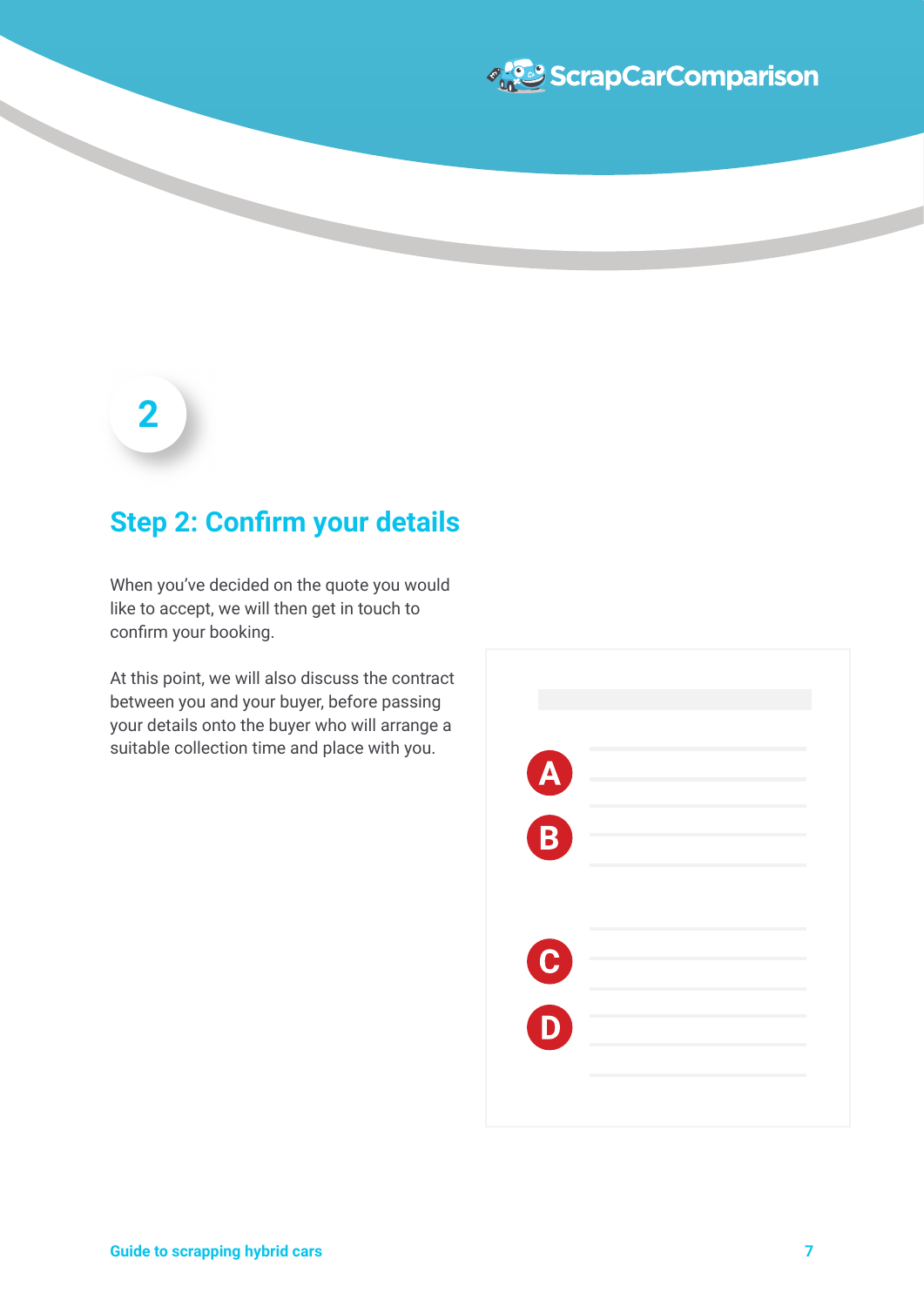

# **3**

### **Step 3: Vehicle collection and payment**

Once you have agreed a collection location and time with your buyer, they will come and pick it up right from your doorstep, free of charge.

You need to ensure you provide your car's V5c, all of the keys, the owner's manual, its service history and any of the receipts you still have. You will also need to provide photo ID and a recent utility bill to enable the buyer to verify your identity.

At this stage, the buyer will also carry out checks on your hybrid car, making sure it meets the description you provided at the initial quotation stage.

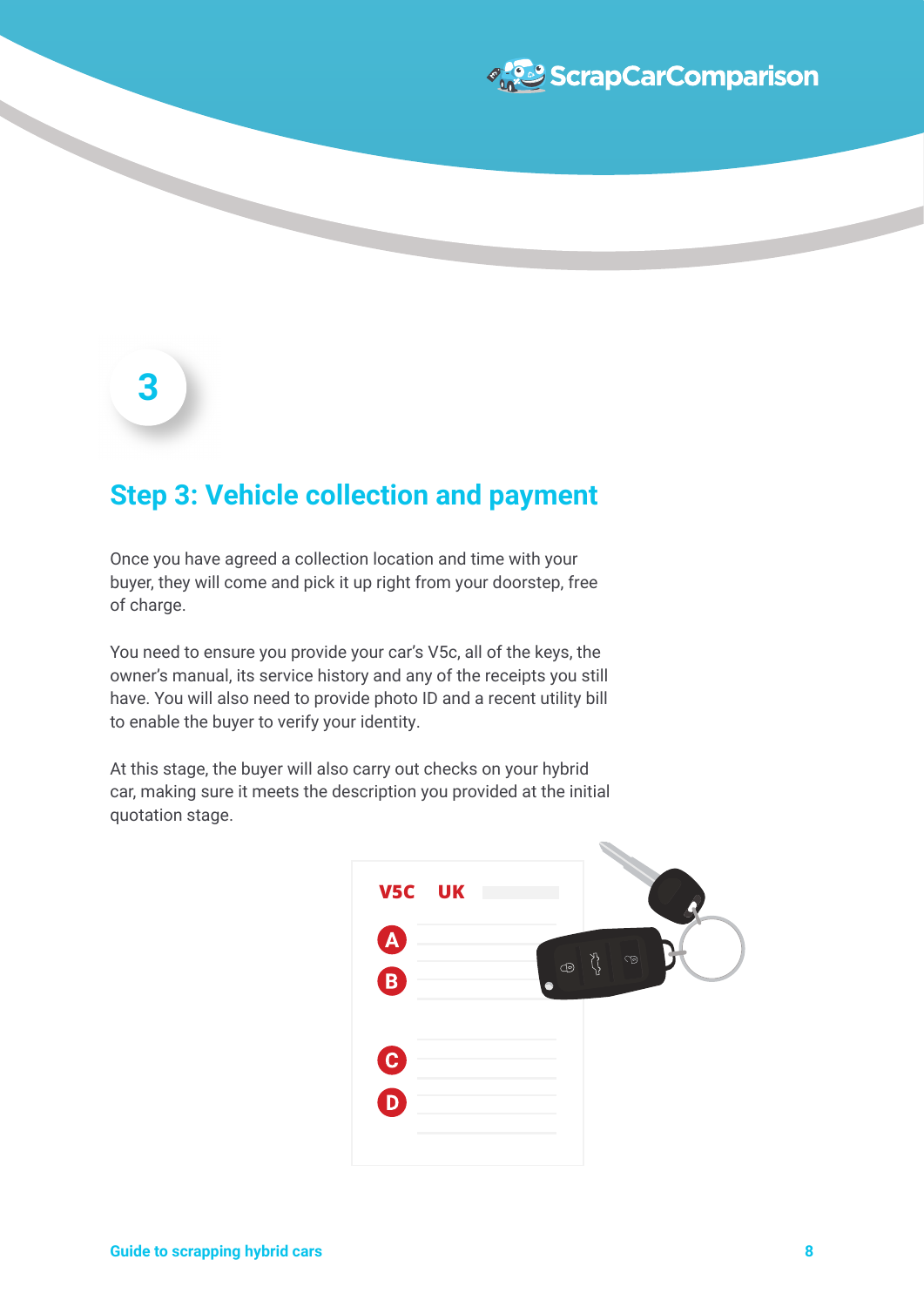

# **What happens to my car once it's been scrapped?**

Once the buyer has collected your car, they will take it to an Authorised Treatment Facility (ATF), where it will be recycled, following the dismantle, depollute and recycle process.

However, if your vehicle can be salvaged and is purchased by a salvage buyer, they may fix your hybrid car up and get it back on the road, or even use the parts for spares and repairs.

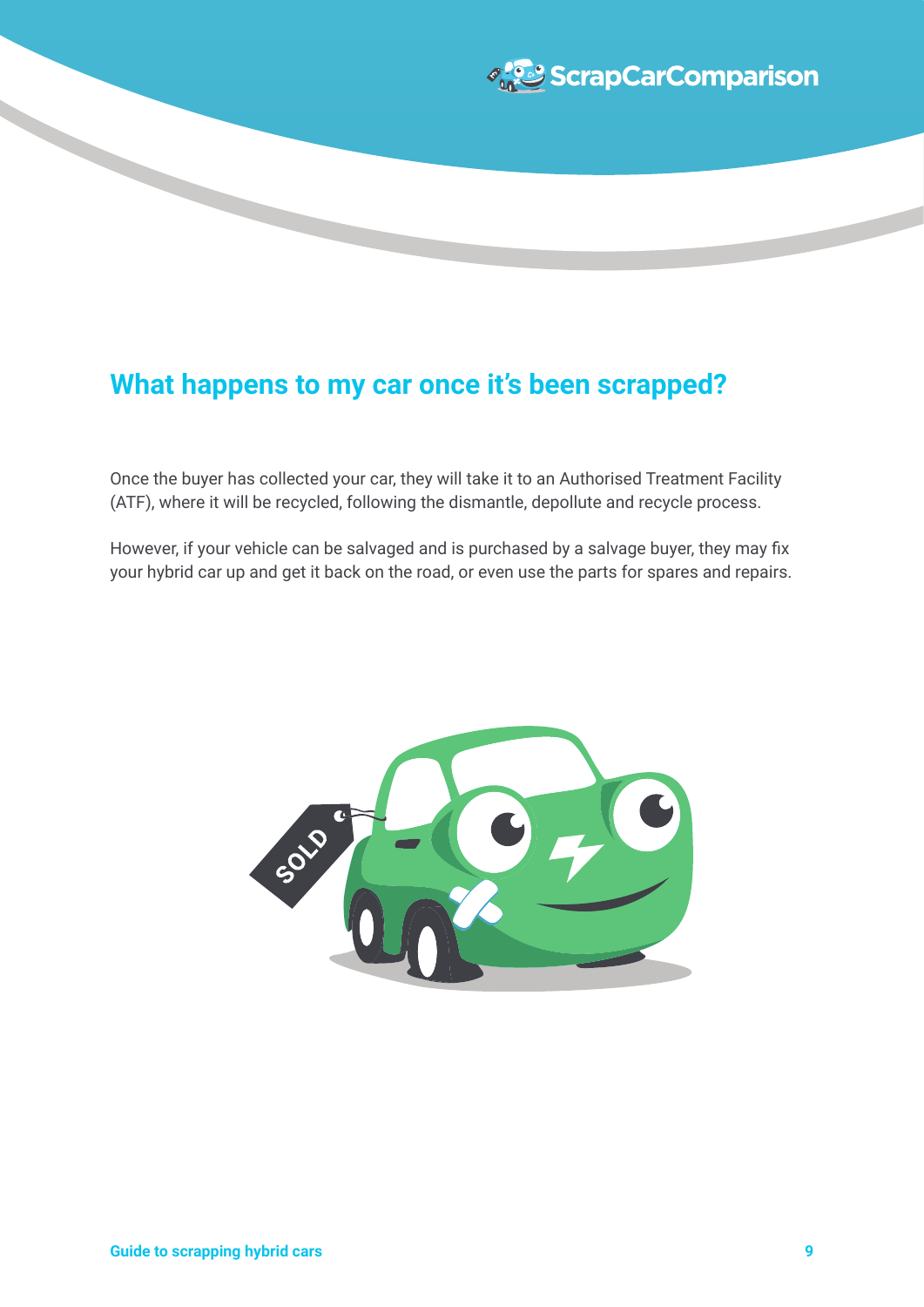

## **Scrapping hybrid cars | FAQs**

### **Do I need a logbook to scrap my car?**

It is preferred that you have your vehicle's logbook, however, if you don't have access you to it, you can still scrap your hybrid. You need to ensure you have photo ID to prove you are the owner.

### **Do I get a certificate when I scrap my car?**

Yes, you can get a certificate of destruction (COD) from your scrap buyer. You may need to request this when you make your arrangements. The certificate will confirm that the vehicle has been scrapped, following all procedures in a lawful and environmentally friendly way.

This certificate will also be sent to the DVLA who will then remove the details of your vehicle from their system.

### **What condition does my car need to be in to be scrapped?**

Yes, you can get a certificate of destruction (COD) from your scrap buyer. You may need to request this when you make your arrangements. The certificate will confirm that the vehicle Even if your car is damaged or written off, it can still be scrapped through Scrap Car Comparison.

If your car is in too good a condition to be scrapped, you can still use our Scrap Car Calculator to find a salvage buyer who can fix the vehicle up or use the parts to repair another vehicle.

This certificate will also be sent to the DVLA who will then remove the details of your vehicle from their system.